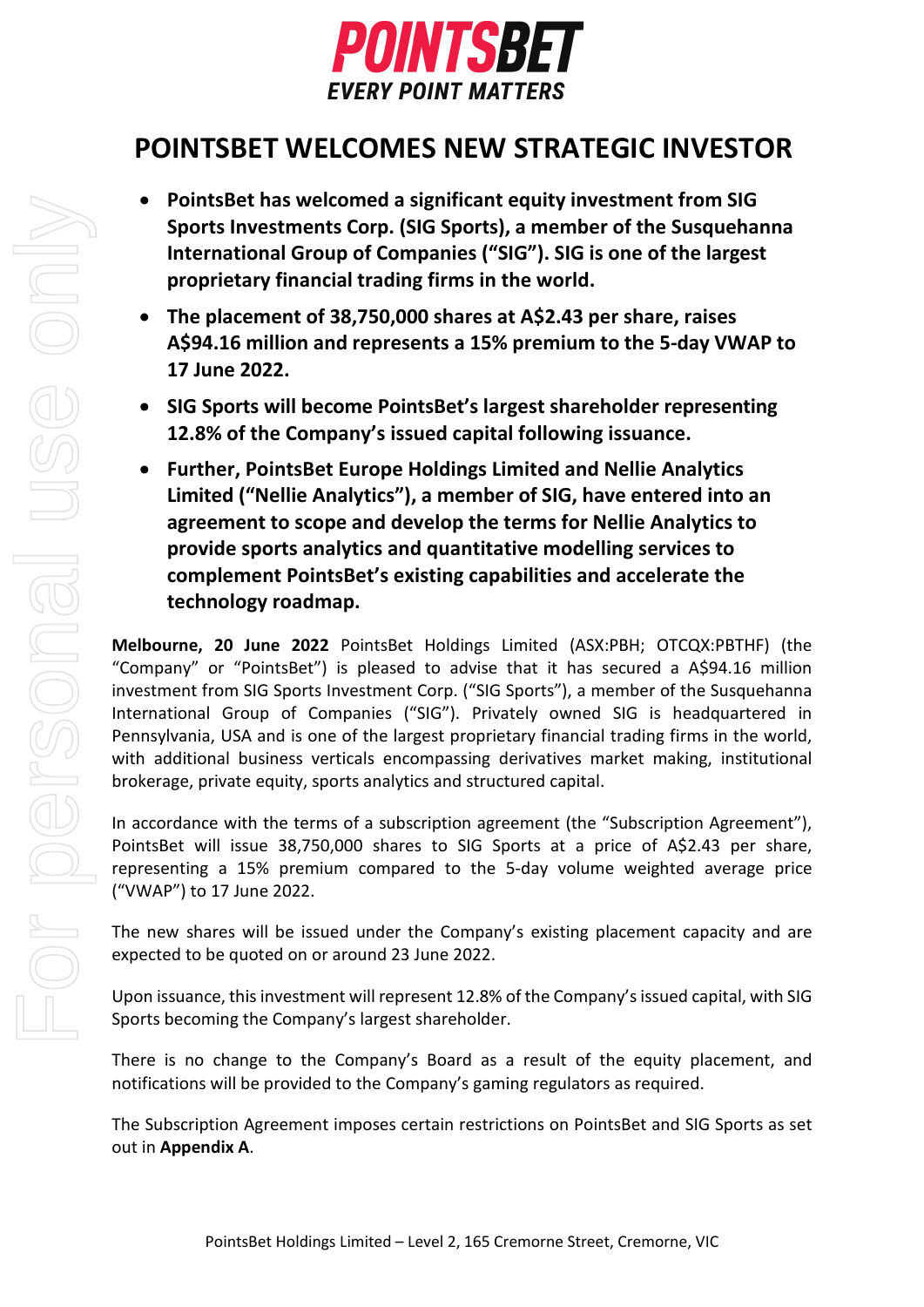

Commenting on the investment, SIG Co-founder and Managing Director Mr. Jeff Yass said: "*After several years of thoroughly evaluating the North American sports betting market for the right partner, SIG Sports is pleased to have made what we consider to be a long-term investment in PointsBet. We have been following their journey for some time and have developed a very positive view of the overall business operations and the capability of the PointsBet leadership team. We believe PointsBet has great potential for future growth and success in the North American sports betting market and SIG has both the analytics and capital to help realize that potential*."

PointsBet Chairman Mr. Brett Paton said: "*We are delighted to pair up with a visionary investor which has committed ongoing support and is eminently qualified in analytical trading in financial markets, and now in sports. The cultural alignment between both organisations is strong, and this investment will assist with expanding and growing our North American operations as we seek to lead in in-play betting and enhancing the overall customer experience*."

## **Acceleration of Sports Analytics and Quantitative Modelling Capabilities**

The Company also announces that its wholly owned subsidiary, PointsBet Europe Holdings Limited, formerly Banach Technology Limited ("PBE"), has entered into an exploratory agreement with Nellie Analytics, a member of SIG, pursuant to which Nellie Analytics will provide agreed exclusive sports analytical services (the "Exploratory Services") to PBE at nil cost for a period of nine (9) months (the "Exploratory Term").

During the Exploratory Term, Nellie Analytics will provide PBE with sports analytics and quantitative modelling services while the parties continue to scope and develop the terms for additional services (the "Further Services"), with the intention of entering into a definitive long-term agreement (the "Definitive Agreement"). It is the intention of the parties that consideration under the Definitive Agreement will be provided to Nellie Analytics (or its nominee) via long dated options to subscribe for PointsBet Holdings Limited shares (on terms to be agreed), or at the discretion of PBE, in cash.

Nellie Analytics currently utilizes in sports analytics the same quantitative approach that drives SIG's success in the financial markets, bringing together expertise in mathematics, gaming, and technology. Nellie Analytics, based in Dublin Ireland, with a team of approximately 30 technologists, has built cutting-edge quantitative models and technology to trade and make markets for professional sports using trading acumen, advanced statistical forecasting models, and quantitative research.

Building upon Nellie Analytics' capabilities, the Exploratory Services and Further Services will complement and enhance the operational capabilities of PBE and accelerate the Company's technology roadmap as it relates to highly sophisticated risk management and trading algorithms, with a focus on in-play in the North American market.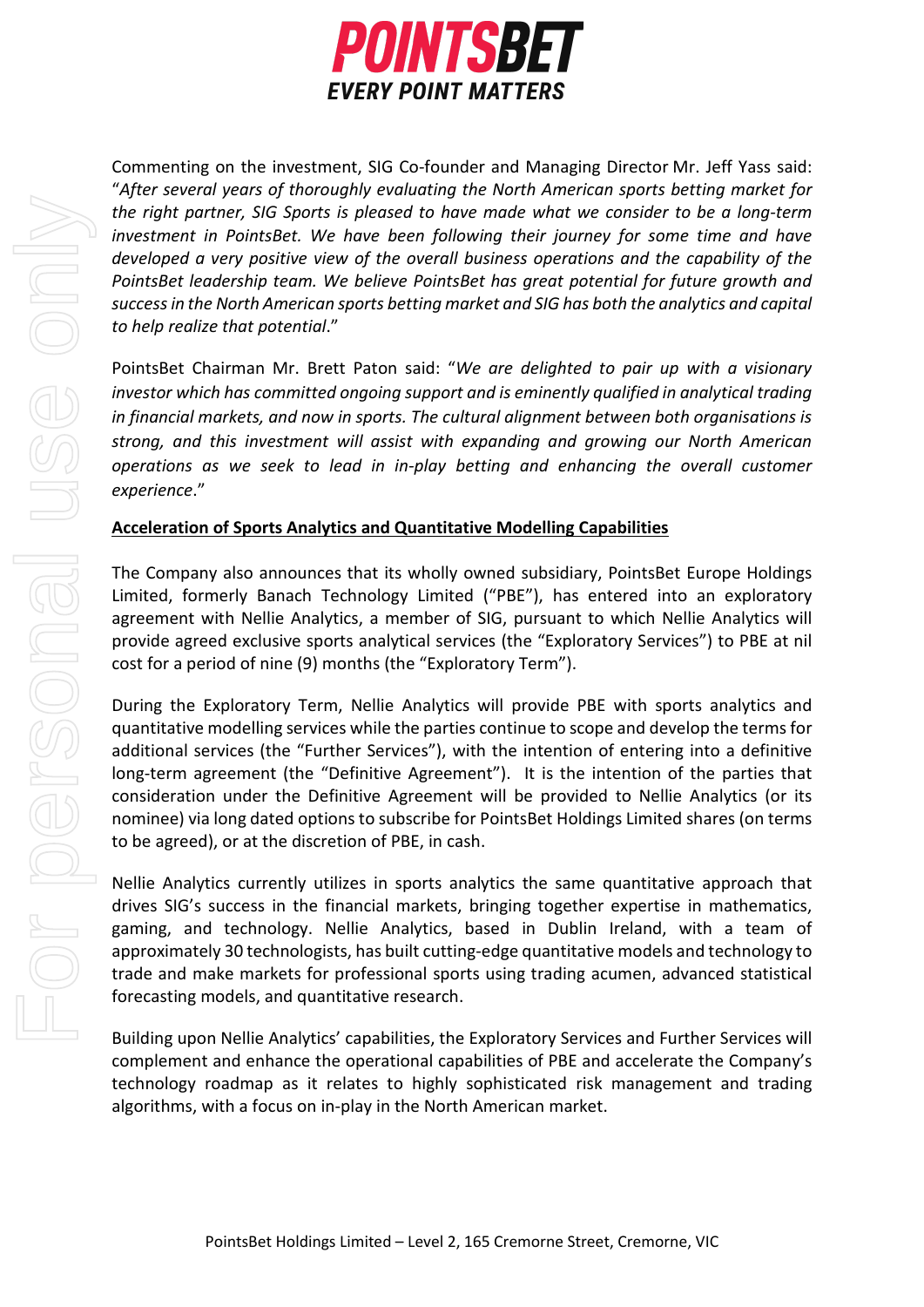

Both parties have agreed that should such a Definitive Agreement be reached, Nellie Analytics would provide the Further Services exclusively to PBE for a minimum of three (3) years with the ability for PBE to terminate the Definitive Agreement without cause at the end of each year of the term.

Commenting on the arrangements PointsBet Group CEO Sam Swanell commented: "*Excellence in technology and trading is at the forefront of everything we do at PointsBet. In Nellie Analytics we have found another like-minded team of technologists, whose services we believe can accelerate our product led strategy and thus our right to win in the USA, Canada and Australia. In practical terms, the partnership will enable PointsBet to have more accurate lines and sharper risk management. This will flow through to our customers in the form of higher wagering limits, less price suspension, faster bet placements and improved value for bettors."*

David Pollard, SIG's Head of Strategic Planning stated: "*Since its inception, Nellie Analytics has sought to leverage SIG's experience in quantitative modelling in financial markets and apply those lessons to creating a world-class sports analytics business particularly focused on inplay. We are thrilled to explore the possibility of applying that hard-earned knowledge to a like-minded partner's platform. With the North American sports betting market still being in the very early innings of its development, we believe that PointsBet, with Nellie's potential assistance, is well-positioned to capitalize on the market's inevitable growth*."

## **- Ends -**

## **About PointsBet**

PointsBet is a corporate bookmaker listed on the Australian Securities Exchange with operations in Australia, the United States, Canada and Ireland. PointsBet has developed a scalable cloud-based wagering platform through which it offers its clients innovative sports and racing wagering products, advance deposit wagering on racing (ADW) and iGaming.

#### **About SIG**

SIG is one of the largest privately held global financial institutions with more than 2,300 employees in offices throughout the world. SIG is a proprietary, securities trading firm committing exclusively its own capital to trade financial products around the world. SIG trades in almost every major asset class and corresponding derivative product in the world.

SIG founded Nellie Analytics in 2016 with a mission to develop the most predictive analytics and models in the world for various sporting and geopolitical events. Nellie Analytics leverages the capital and trading expertise of SIG to apply its advanced predictive capabilities to sports wagering with a focus on in-play.

*The new shares offered and sold to SIG Sports have not been, and will not be, registered under the U.S. Securities Act of 1933 ("US Securities Act") or the securities laws of any state or other jurisdiction and are being offered and sold pursuant to an exemption from the registration requirements of the US Securities Act and applicable US state securities laws.*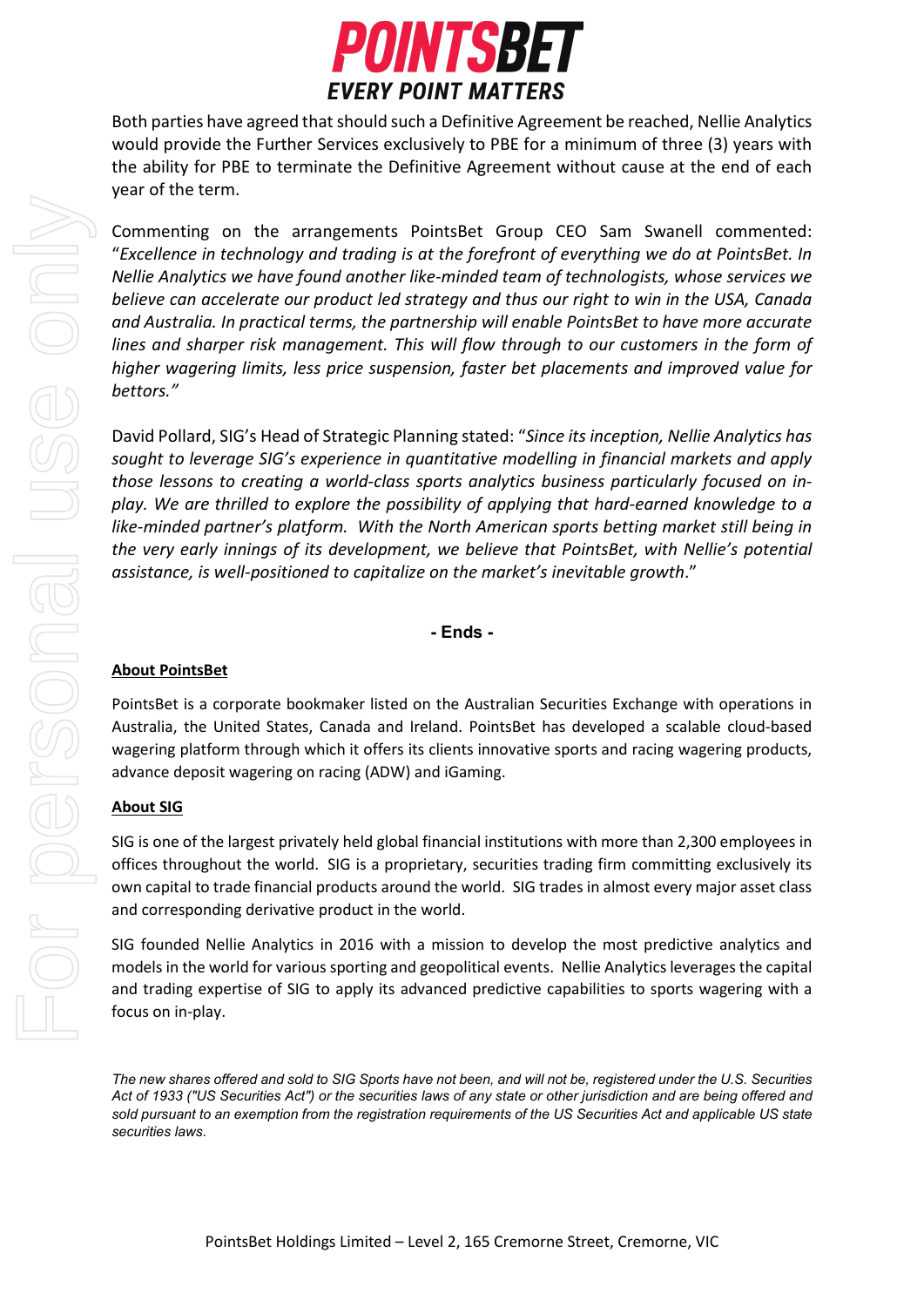

This announcement has been authorised for release by the Board of PointsBet.

For further information please contact:

For investors **Andrew Mellor** Group Chief Financial Officer [andrew.mellor@pointsbet.com](mailto:andrew.mellor@pointsbet.com)

For media **Geoff Elliott**  +61 488 051 888 [gelliott@gracosway.com.au](mailto:gelliott@gracosway.com.au) For North American investors **Stephen Forman**  Investor Relations - North America [stephen.forman@pointsbet.com](mailto:stephen.forman@pointsbet.com)

For North American media **Patrick Sandusky** SVP PR and Communications patrick.sandusky@pointsbet.com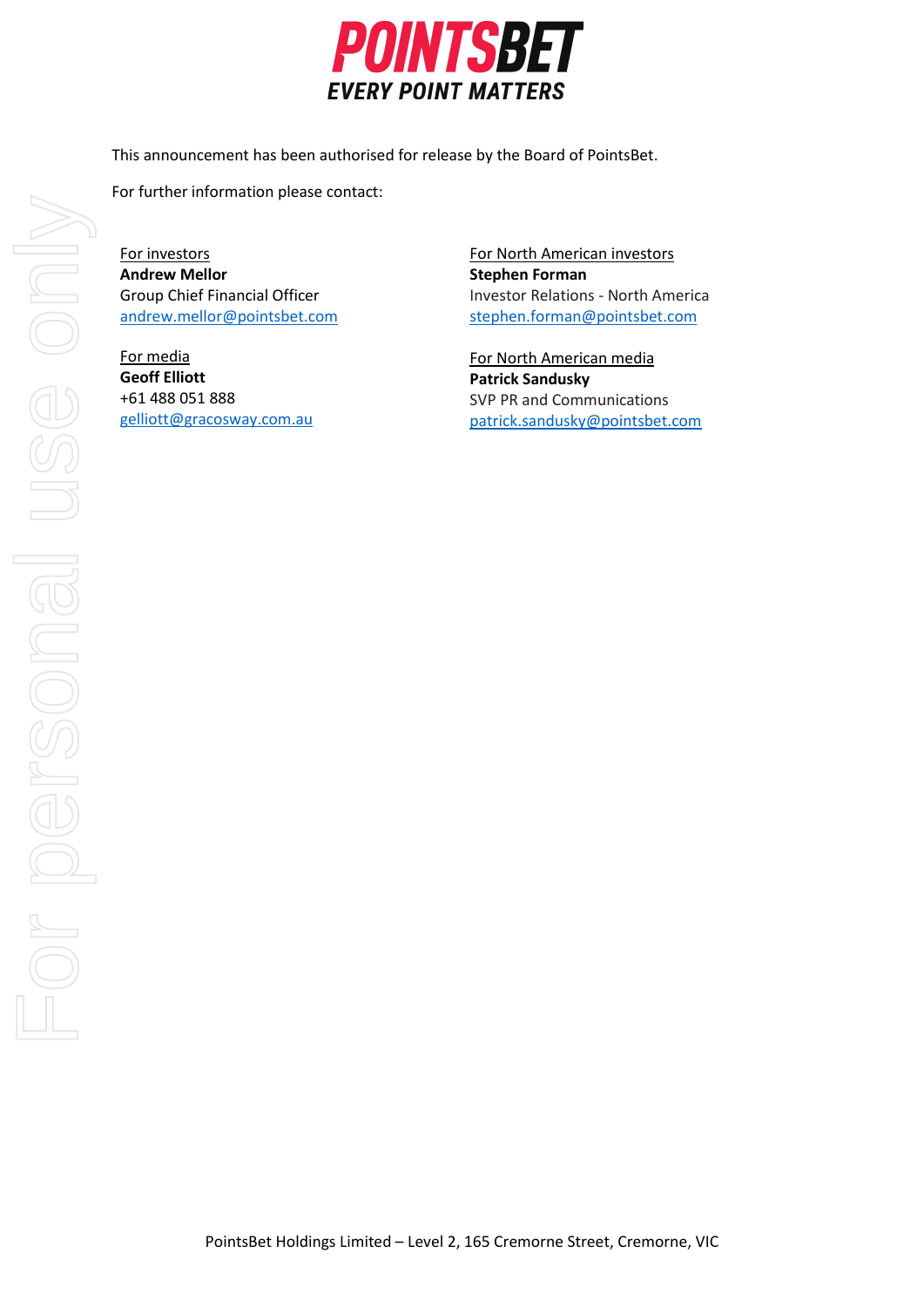

# **EQUITY PROTECTIONS**

## **Voluntary Lock-up**

The Subscription Shares are subject to a voluntary lock-up period ending on the earlier of:

- (a) the date occurring 24 months after the Completion Date under the Subscription Agreement;
- (b) the date of termination of the Definitive Agreement as contemplated under Exploratory Services Agreement; and
- (c) if the Definitive Agreement is not executed, the date of the expiration or earlier termination of the Exploratory Services Agreement.

During the lock-up period, SIG Sports will not sell, assign, transfer or otherwise dispose of those Subscription Shares.

The voluntary lock-up is subject to customary exceptions, including to allow SIG Sports to accept into or transfer those Subscription Shares in connection with a takeover bid or scheme of arrangement.

The Subscription Agreement does not restrict SIG Sports from acquiring additional interests in PointsBet Holdings Limited (there is no standstill).

# **Notice of Change of Control Transaction**

For a period of 60 months after the Completion Date under the Subscription Agreement, the Company has undertaken to inform SIG Sports if it receives any confidential approach with respect to a proposed bona fide third-party control transaction in respect of which the board, acting in good faith, considers it would, or would likely be prepared to, accept and recommend to shareholders. The Company's obligation to inform SIG Sports extends only to the fact of, and not the identity of the person or any terms of, such proposed control transaction.

Upon giving such notice, the Company must not enter into an agreement, arrangement or understanding in relation to such confidential approach for 30 days or publicly recommend shareholders to take any action in relation to the proposed control transaction, but is otherwise not prohibited from:

- (a) continuing its discussions with the third party proposing such control transaction in anticipation of entering into such an agreement, arrangement or understanding after the end of the 30-day notice period;
- (b) publicly disclosing the fact of, and any information in relation to, the proposed thirdparty control transaction; and
- (c) providing further guidance to shareholders (including a recommendation) following the expiration of the 30-day period.